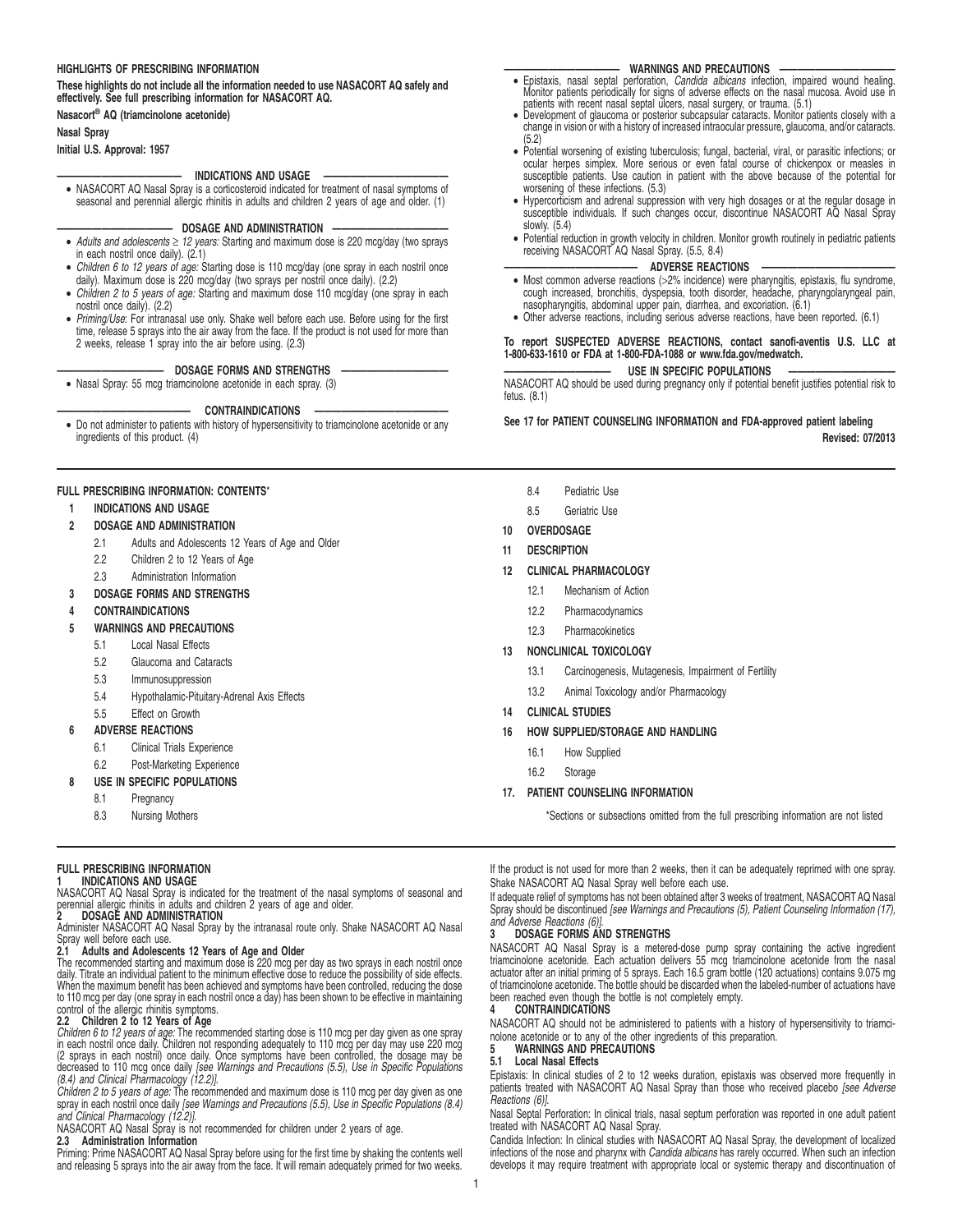NASACORT AQ Nasal Spray. Therefore, patients using NASACORT AQ Nasal Spray over several months or longer should be examined periodically for evidence of Candida infection or other signs of adverse effects on the nasal mucosa.

Impaired Wound Healing: Because of the inhibitory effect of corticosteroids on wound healing, patients who have experienced recent nasal ulcers, surgery, or trauma should not use NASACORT AQ Nasal Spray until healing has occurred.

# **5.2 Glaucoma and Cataracts**

Nasal and inhaled corticosteroids may result in the development of glaucoma and/or cataracts. Therefore, close monitoring is warranted in patients with a change in vision or with a history of increased intraocular pressure, glaucoma and/or cataracts.

# **5.3 Immunosuppression**

Persons who are using drugs that suppress the immune system are more susceptible to infections than healthy individuals. Chickenpox and measles, for example, can have a more serious or even fatal course in susceptible children or adults using corticosteroids. In children or adults who have not had these diseases or have not been properly immunized, particular care should be taken to avoid exposure. How the dose, route, and duration of corticosteroid administration affect the risk of developing a disseminated infection is not known. The contribution of the underlying disease and/or prior corticosteroid treatment to the risk is also not known. If exposed to chickenpox, prophylaxis with varicella zoster immune globulin (VZIG) may be indicated. If exposed to measles, prophylaxis with pooled intramuscular immunoglobulin (IG) may be indicated. (See the respective package inserts for complete VZIG and IG prescribing information.) If chickenpox develops, treatment with antiviral agents may be considered.

Corticosteroids should be used with caution, if at all, in patients with active or quiescent tuberculosis infections of the respiratory tract; untreated local or systemic fungal or bacterial infections; systemic viral or parasitic infections, or ocular herpes simplex because of the potential for worsening of these infections.

# **5.4 Hypothalamic-Pituitary-Adrenal Axis Effects**

Hypercorticism and Adrenal Suppression: When intranasal steroids are used at higher than recommended dosages or in susceptible individuals at recommended dosages, systemic corticosteroid effects such as hypercorticism and adrenal suppression may appear. If such changes occur, the dosage of<br>NASACORT AQ Nasal Spray should be discontinued slowly, consistent with accepted procedures for<br>discontinuing oral corticostero corticosteroid can be accompanied by signs of adrenal insufficiency. In addition, some patients may experience symptoms of corticosteroid withdrawal, e.g., joint and/or muscular pain, lassitude, and depression. Patients previously treated for prolonged periods with systemic corticosteroids and transferred to topical corticosteroids should be carefully monitored for acute adrenal insufficiency in response to stress. In those patients who have asthma or other clinical conditions requiring long-term systemic corticosteroid treatment, rapid decreases in systemic corticosteroid dosages may cause a severe exacerbation of their symptoms.

# **5.5 Effect on Growth**

Corticosteroids, including NASACORT AQ Nasal Spray, may cause a reduction in growth velocity when administered to pediatric patients. Monitor the growth routinely of pediatric patients receiving NASACORT AQ Nasal Spray. To minimize the systemic effects of intranasal corticosteroids, including NASACORT AQ Nasal Spray, titrate each patient's dose to the lowest dosage that effectively controls his/her symptoms [see Use in Specific Populations (8.4)].

# **6 ADVERSE REACTIONS**

Systemic and local corticosteroid use may result in the following:

• Epistaxis, Candida albicans infection, nasal septal perforation, impaired wound healing [see Warnings and Precautions (5.1)]

- Glaucoma and Cataracts [see Warnings and Precautions (5.2)]
- Immunosuppression [see Warnings and Precautions (5.3)]
- Hypothalamic-pituitary-adrenal (HPA) axis effects, including growth reduction [see Warnings and Precautions (5.4, 5.5), Use in Specific Populations (8.4) and Clinical Pharmacology (12.2)]
- **6.1 Clinical Trials Experience**

Because clinical trials are conducted under widely varying conditions, adverse reaction rates observed in the clinical trials of a drug cannot be directly compared to rates in the clinical trials of another drug and may not reflect the rates observed in clinical practice.

In placebo-controlled, double-blind, and open-label clinical studies, 1483 adults and children 12 years and older received treatment with NASACORT AQ Nasal Spray. These patients were treated for an average duration of 51 days. In the controlled trials (2–5 weeks duration) from which the following adverse reaction data are derived, 1394 patients were treated with NASACORT AQ Nasal Spray for an average of 19 days. In a long-term, open-label study, 172 patients received treatment for an average duration of 286 days. Adverse reactions from 12 studies in adults and adolescent patients 12 to 17 years of age receiving NASACORT AQ Nasal Spray 27.5 mcg to 440 mcg once daily are summarized in Table 1.

clinical trials, nasal septum perforation was reported in one adult patient who received NASACORT AQ Nasal Spray.

# Table 1 - Adverse drug reactions > 2% and greater than placebo with NASACORT AQ<br>Nasal Spray 220 mcg treatment in studies in adults and adolescents 12 years and older

|                  | Placebo<br>(N=962) | NASACORT AQ 220 mcg<br>(N=857) |
|------------------|--------------------|--------------------------------|
| Adverse reaction | $\%$               | $\%$                           |
| Pharyngitis      | 3.6                | 5.1                            |
| Epistaxis        | 0.8                | 2.7                            |
| Cough increased  | 1.5                | 2.1                            |

Coding dictionary for adverse events is Coding Symbols for Thesaurus of Adverse Reaction Terms (COSTART).

A total of 602 children 6 to 12 years of age were studied in 3 double-blind, placebo-controlled clinical trials. Of these, 172 received 110 mcg/day and 207 received 220 mcg/day of NASACORT AQ Nasal Spray for two, six, or twelve weeks. The longest average durations of treatment for patients receiving 110 mcg/day and 220 mcg/day were 76 days and 80 days, respectively. One percent of patients treated with NASACORT AQ were discontinued due to adverse experiences. No patient receiving 110 mcg/day and one patient receiving 220mcg/day discontinued due to a serious adverse event. A similar adverse reaction profile was observed in pediatric patients 6–12 years of age as compared to adolescents and adults with the exception of epistaxis which occurred in less than 2% of the children studied. Adverse reactions from 2 studies in children 4 to 12 years of age receiving NASACORT AQ Nasal Spray 110 mcg once daily are summarized in Table 2.

| Table 2 - Adverse drug reactions $>$ 2% and greater than placebo with NASACORT AQ |  |  |
|-----------------------------------------------------------------------------------|--|--|
| Nasal Spray 110 mcg treatment in US studies in patients 4 to 12 years of age      |  |  |

|                   | Placebo<br>(N=202) | NASACORT AQ 110 mcg<br>(N=179) |
|-------------------|--------------------|--------------------------------|
| Adverse reaction  | %                  | %                              |
| Flu syndrome      | 7.4                | 8.9                            |
| Cough increased   | 6.4                | 8.4                            |
| Pharyngitis       | 6.4                | 7.8                            |
| <b>Bronchitis</b> | 1.0                | 3.4                            |
| Dyspepsia         | 1.0                | 3.4                            |
| Tooth disorder    | 1.0                | 3.4                            |

Coding dictionary for adverse events is Coding Symbols for Thesaurus of Adverse Reaction Terms (COSTART).

A total of 474 children 2 to 5 years of age were studied in a 4-week double-blind, placebo-controlled clinical trial. Of these, 236 received 110 mcg/day of NASACORT AQ Nasal Spray for a mean duration of 28 days. No patient discontinued due to a serious adverse event. Adverse reactions from the single placebo-controlled study in children 2 to 5 years of age receiving NASACORT AQ Nasal Spray 110 mcg once daily are summarized in Table 3.

**Table 3 - Adverse drug reactions** . **2% and greater than placebo with NASACORT AQ Nasal Spray 110 mcg treatment in children 2 to 5 years of age**

|                          | Placebo<br>(N=238) | NASACORT AQ 110 mcq<br>$(N=236)$ |
|--------------------------|--------------------|----------------------------------|
| <b>Adverse reactions</b> | $\%$               | %                                |
| Headache                 | 4.2                | 5.5                              |
| Pharyngolaryngeal pain   | 4.2                | 5.5                              |
| Epistaxis                | 5.0                | 5.1                              |
| Nasopharyngitis          | 3.8                | 5.1                              |
| Abdominal upper pain     | 0.8                | 4.7                              |
| Diarrhea                 | 1.3                | 3.0                              |
| Asthma                   | 2.1                | 2.5                              |
| Rash                     | 1.7                | 2.5                              |
| Excoriation              | 0.0                | 2.5                              |
| Rhinorrhea               | 1.7                | 2.1                              |

Coding dictionary for adverse events is Medical Dictionary for Regulatory Activities terminology (MedDRA) Version 8.1

In the event of accidental overdose, an increased potential for these adverse experiences may be expected, but acute systemic adverse experiences are unlikely [see Overdosage (10)].

# **6.2 Post-Marketing Experience**

In addition to the adverse drug reactions reported during clinical studies and listed above, the following adverse reactions have been identified during post-approval use of NASACORT AQ Nasal Spray. Because these reactions are reported voluntarily from a population of uncertain size, it is not always possible to reliably estimate their frequency or establish a causal relationship to drug exposure. Reactions that have been reported during post-marketing experience include: nasal discomfort and congestion, sneezing, alterations of taste and smell, nausea, insomnia, dizziness, fatigue, dyspnea, decreased blood cortisol, cataract, glaucoma, increased ocular pressure, pruritus, rash, and hyper-

#### sensitivity<br>8 US **USE IN SPECIFIC POPULATIONS**

# **8.1 Pregnancy**

### **Teratogenic Effects: Pregnancy Category C**

There are no adequate and well-controlled studies of NASACORT AQ Nasal Spray in pregnant women. Triamcinolone acetonide was teratogenic in rats, rabbits, and monkeys. NASACORT AQ Nasal Spray, like other corticosteroids, should be used during pregnancy only if the potential benefit justifies the potential risk to the fetus. Since their introduction, experience with oral corticosteroids in pharmacologic as opposed to physiologic doses suggests that rodents are more prone to teratogenic effects from corticosteroids than humans. In addition, because there is a natural increase in glucocorticoid production during pregnancy, most women will require a lower exogenous corticosteroid dose and many will not need corticosteroid treatment during pregnancy.

In reproduction studies in rats and rabbits, triamcinolone acetonide administered by inhalation produced cleft palate and/or internal hydrocephaly and axial skeletal defects at exposures less than and 2 times, respectively, the maximum recommended daily intranasal dose in adults on a mcg/m<sup>2</sup> basis. In a monkey reproduction study, triamcinolone acetonide administered by inhalation produced cranial malformations at an exposure approximately 37 times the maximum recommended daily intranasal dose in adults on a mcg/m<sup>2</sup> basis.

# **8.3 Nursing Mothers**

It is not known whether triamcinolone acetonide is excreted in human milk. Because other corticosteroids are excreted in human milk, caution should be exercised when NASACORT AQ Nasal Spray is administered to nursing women.

#### **8.4 Pediatric Use**

The safety and effectiveness of NASACORT AQ Nasal Spray has been evaluated in 464 children 2<br>to 5 years of age, 518 children 6 to 12 years of age, and 176 adolescents 12 to 17 years of age *[see*<br>*Clinical Studies (14)].* 2 years of age have not been established.

Controlled clinical studies have shown that intranasal corticosteroids may cause a reduction in growth velocity in pediatric patients. This effect has been observed in the absence of laboratory evidence of HPA axis suppression, suggesting that growth velocity is a more sensitive indicator of systemic corticosteroid exposure in pediatric patients than some commonly used tests of HPA axis function. The long-term effects of reduction in growth velocity associated with intranasal corticosteroids, including the impact on final adult height are unknown. The potential for ″catch-up″ growth following discontinuation of treatment with intranasal corticosteroids has not been adequately studied. The growth of pediatric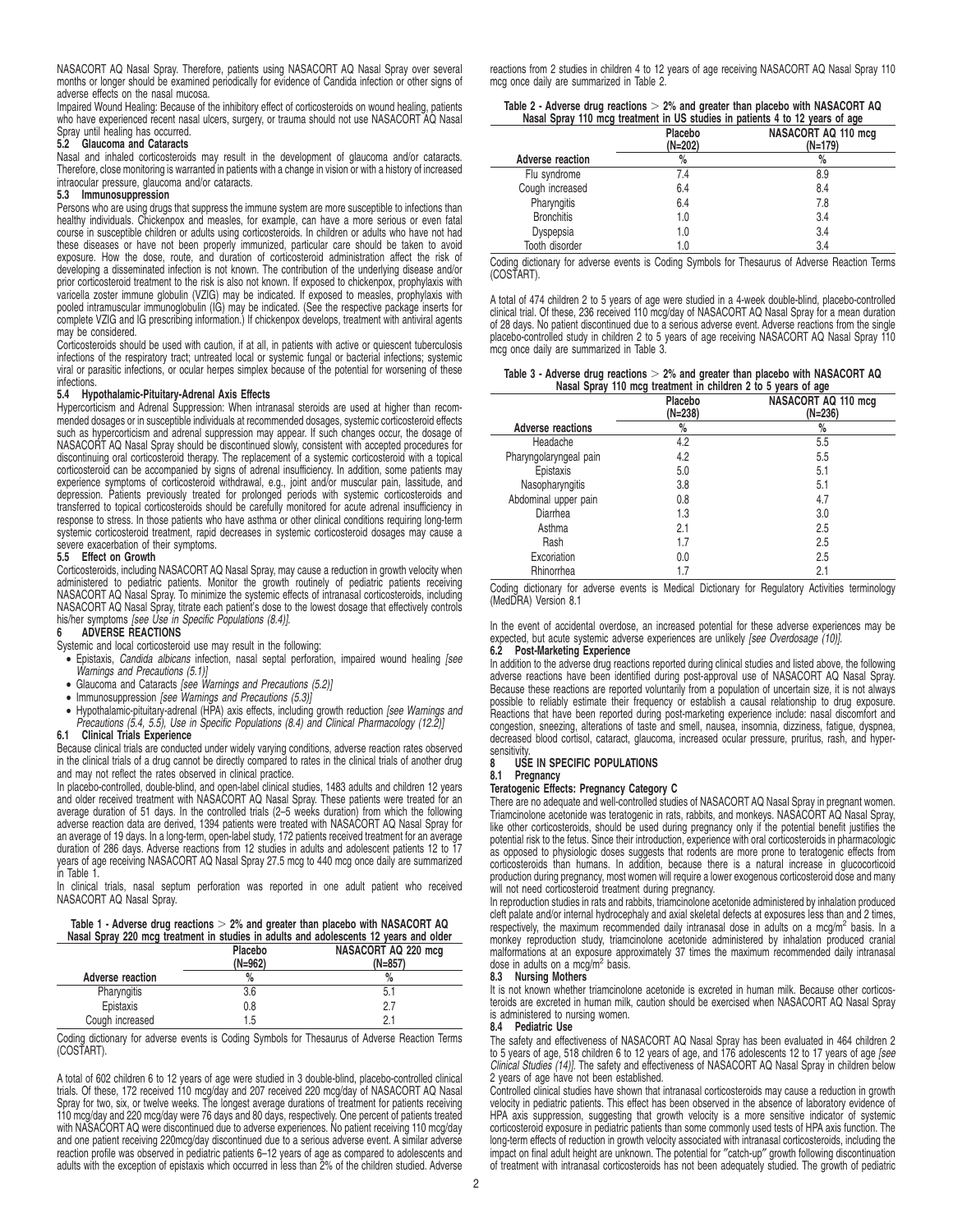patients receiving intranasal corticosteroids, including NASACORT AQ Nasal Spray, should be monitored routinely (e.g., via stadiometry). The potential growth effects of treatment should be weighed against the clinical benefits obtained and the risks/benefits of treatment alternatives. To minimize the systemic effects of intranasal corticosteroids, including NASACORT AQ Nasal Spray, each patient's dose should be titrated to the lowest dosage that effectively controls his/her symptoms.

The effect of NASACORT AQ Nasal Spray on growth velocity in children was assessed in a 12 month randomized, placebo controlled study conducted in 299 prepubescent children age 3 to 9 years (173 males, 126 females) with perennial allergic rhinitis. Treatment groups were NASACORT AQ 110 mcg once daily and placebo. Growth velocity was estimated for each patient using the slope of the linear regression of height over time using observed data in the intent to treat population who had at least<br>3 height measurements after randomization. Growth velocities were significantly lower in the<br>NASACORT AQ group compared placebo group and 5.65 cm/year in the NASACORT AQ treated group (difference from placebo -0.45 cm/year; 95% CI: -0.78, -0.11).

# **8.5 Geriatric Use**

Clinical studies of NASACORT AQ did not include sufficient numbers of subjects aged 65 and over to determine whether they respond differently from younger subjects. Other reported clinical experience has not identified differences in responses between the elderly and younger patients. In general, dose selection for an elderly patient should be cautious, usually starting at the low end of the dosing range, reflecting the greater frequency of decreased hepatic, renal, or cardiac function, and of concomitant disease or other drug therapy.

# **10 OVERDOSAGE**

Chronic overdosage may result in signs/symptoms of hypercorticism [see Warnings and Precautions<br>(5.4)]. There are no data on the effects of acute or chronic overdosage with NASACORT AQ Nasal Spray. Because of low systemic bioavailability and an absence of acute drug-related systemic findings in clinical studies overdose is unlikely to require any therapy other than observation.

Acute overdosing with the intranasal dosage form is unlikely in view of the total amount of active ingredient present and low bioavailability of triamcinolone acetonide. In the event that the entire contents of the bottle were administered all at once, via either oral or nasal application, clinically significant systemic adverse events would most likely not result.

#### **11 DESCRIPTION**

Triamcinolone acetonide, USP, the active ingredient in NASACORT AQ Nasal Spray, is a corticosteroid with a molecular weight of 434.51 and with the chemical designation 9-Fluoro-11β,16α,17,21-<br>tetrahydroxypregna-1,4-diene-3,20-dione cyclic 16,17-acetal with acetone (C<sub>24</sub>H<sub>31</sub>FO<sub>6</sub>).



NASACORT AQ Nasal Spray is a thixotropic, water-based metered-dose pump spray formulation unit containing a microcrystalline suspension of triamcinolone acetonide in an aqueous medium. Microcrystalline cellulose, carboxymethylcellulose sodium, polysorbate 80, dextrose, benzalkonium chloride, and edetate disodium are contained in this aqueous medium; hydrochloric acid or sodium hydroxide may be added to adjust the pH to a target of 5.0 within a range of 4.5 and 6.0.<br>12 CLINICAL PHARMACOLOGY

# **12 CLINICAL PHARMACOLOGY**

#### **12.1 Mechanism of Action**

Triamcinolone acetonide is a synthetic fluorinated corticosteroid with approximately 8 times the potency of prednisone in animal models of inflammation.

Although the precise mechanism of corticosteroid antiallergic action is unknown, corticosteroids have<br>been shown to have a wide range of actions on multiple cell types (e.g., mast cells, eosinophils,<br>neutrophils, macrophag cytokines) involved in inflammation. **12.2 Pharmacodynamics**

In order to determine if systemic absorption plays a role in the effect of NASACORT AQ Nasal Spray on allergic rhinitis symptoms, a two week double-blind, placebo-controlled clinical study was conducted comparing NASACORT AQ, orally ingested triamcinolone acetonide, and placebo in 297 adult patients with seasonal allergic rhinitis. The study demonstrated that the therapeutic efficacy of NASACORT AQ Nasal Spray can be attributed to the topical effects of triamcinolone acetonide.

**Adrenal Function:** In order to evaluate the effects of systemic absorption on the Hypothalamic-Pituitary-Adrenal (HPA) axis, 4 clinical studies, one each in adults and in children 6–12 years of age, 2–5 years of age, and 2–11 years of age, were conducted.

The adult clinical study compared 220 mcg or 440 mcg NASACORT AQ per day, or 10 mg prednisone per day with placebo for 42 days. Adrenal response to a six-hour 250 mcg cosyntropin stimulation test showed that NASACORT AQ administered at doses of 220 mcg and 440 mcg had no statistically significant effect on HPA activity versus placebo. Conversely, oral prednisone at 10 mg/day significantly reduced the response to ACTH.

A study evaluating plasma cortisol response thirty and sixty minutes after 250 mcg cosyntropin stimulation in 80 pediatric patients 6 to 12 years of age who received 220 mcg or 440 mcg (twice the maximum recommended daily dose) daily for six weeks was conducted. No abnormal response to<br>cosyntropin infusion (peak serum cortisol <18 mcg/dL) was observed in any pediatric patient after six<br>weeks of dosing with NASACORT

In pediatric patients 2 to 5 years of age (n = 61) receiving Nasacort AQ 110 mcg per day intranasally, HPA axis function was assessed by cosyntropin stimulation test; however, the results were inconclusive. An effect of Nasacort AQ Nasal Spray on adrenal function in children 2 to 5 years of age cannot be ruled out.

In a 6-week trial in 140 children 2 to 11 years of age with allergic rhinitis, a daily dose of 110 or 220 mcg of NASACORT AQ Nasal Spray was compared to placebo nasal spray. A subset of 24 children 6 to 11 years of age received a higher dose of 220 mcg of NASACORT AQ Nasal Spray. A positive control was not included in this trial. Adrenal function was assessed by measurement of 24 hour serum cortisol levels before and after the treatment. The difference from placebo in the change from baseline in LS mean serum cortisol AUC <sub>(0–24 hr)</sub> at the end of week 6 for the NASACORT AQ Nasal Spray<br>treatment groups (110 mcg and 220 mcg) was -4.2 mcg·hour/dL (95% Cl: -14.7, 6.4).

#### **12.3 Pharmacokinetics**

Based upon intravenous dosing of triamcinolone acetonide phosphate ester in adults, the half-life of triamcinolone acetonide was reported to be 88 minutes. The volume of distribution (Vd) reported was 99.5 L (SD  $\pm$  27.5) and clearance was 45.2 L/hour (SD  $\pm$  9.1) for triamcinolone acetonide. The plasma half-life of corticosteroids does not correlate well with the biologic half-life.

Pharmacokinetic characterization of the NASACORT AQ Nasal Spray formulation was determined in both normal adult subjects and patients with allergic rhinitis. Single dose intranasal administration of 220 mcg of NASACORT AQ Nasal Spray in normal adult subjects and patients demonstrated minimal absorption of triamcinolone acetonide. The mean peak plasma concentration was approximately 0.5 ng/mL (range: 0.1 to 1.0 ng/mL) and occurred at 1.5 hours post dose. The mean plasma drug concentration was less than 0.06 ng/mL at 12 hours, and below the assay detection limit (the minimum LOQ of the assay was 0.025 ng/ml) at 24 hours. The average terminal half-life was 3.1 hours. The range<br>of mean AUC<sub>0−∞</sub> values was 1.4 ng·hr/mL to 4.7 ng·hr/mL between doses of 110 mcg to 440 mcg in both patients and healthy volunteers. Dose proportionality was demonstrated in both normal adult subjects and in allergic rhinitis patients following single intranasal doses of 110 mcg or 220 mcg<br>NASACORT AQ Nasal Spray. The C<sub>max</sub> and AUC<sub>O---</sub> of the 440 mcg dose increased less than<br>proportionally when compared to 1

Following multiple dose administration of NASACORT AQ 440 mcg once daily in pediatric patients 6<br>to 12 years of age, plasma drug concentrations, AUC<sub>0--∞</sub>, C<sub>max</sub> and T<sub>max</sub> were similar to those values<br>observed in adult p mcg once daily in pediatric patients 2 to 5 years of age exhibited similar systemic exposure to that achieved in adult patients 20 to 49 years of age with intranasal administration of NASACORT AQ at a dose of 220 mcg once daily. Based on the population pharmacokinetic modeling, the apparent clearance and volume of distribution following intranasal administration of NASACORT AQ in pediatric patients 2 to 5 years of age were found to be approximately half of that in adults.

In animal studies using rats and dogs, three metabolites of triamcinolone acetonide have been identified. They are 6β-hydroxytriamcinolone acetonide, 21-carboxytriamcinolone acetonide and 21 carboxy-6β-hydroxytriamcinolone acetonide. All three metabolites are expected to be substantially less active than the parent compound due to (a) the dependence of anti-inflammatory activity on the presence of a 21-hydroxyl group, (b) the decreased activity observed upon 6-hydroxylation, and (c) the markedly increased water solubility favoring rapid elimination. There appeared to be some quantitative differences in the metabolites among species. No differences were detected in metabolic pattern as a function of route of administration.<br>13 **NONCLINICAL TOXICOLOGY** 

# **13 NONCLINICAL TOXICOLOGY**

#### **13.1 Carcinogenesis, Mutagenesis, Impairment of Fertility**

In a two-year study in rats, triamcinolone acetonide caused no treatment-related carcinogenicity at oral doses up to 1.0 mcg/kg (less than the maximum recommended daily intranasal dose in adults and children on a mcg/m<sup>2</sup> basis, respectively). In a two-year study in mice, triamcinolone acetonide caused no treatment-related carcinogenicity at oral doses up to 3.0 mcg/kg (less than the maximum recommended daily intranasal dose in adults and children on a mcg/m<sup>2</sup> basis, respectively).

No evidence of mutagenicity was detected from in vitro tests (a reverse mutation test in Salmonella bacteria and a forward mutation test in Chinese hamster ovary cells) conducted with triamcinolone acetonide.

In male and female rats, triamcinolone acetonide caused no change in pregnancy rate at oral doses up to 15.0 mcg/kg (less than the maximum recommended daily intranasal dose in adults on a mcg/m<sup>2</sup> basis). Triamcinolone acetonide caused increased fetal resorptions and stillbirths and decreases in pup weight and survival at doses of 5.0 mcg/kg and above (less than the maximum recommended daily intranasal dose in adults on a mcg/m<sup>2</sup> basis). At 1.0 mcg/kg (less than the maximum recommended daily intranasal dose in adults on a mcg/m<sup>2</sup> basis), it did not induce the above mentioned effects. **13.2 Animal Toxicology and/or Pharmacology**

Triamcinolone acetonide was teratogenic in rats, rabbits, and monkeys. In rats, triamcinolone acetonide was teratogenic at an inhalation dose of 20 mcg/kg and above (approximately 7/10 of the maximum recommended daily intranasal dose in adults on a mcg/m<sup>2</sup> basis). In rabbits, triamcinolone acetonide was teratogenic at inhalation doses of 20 mcg/kg and above (approximately 2 times the maximum<br>recommended daily intranasal dose in adults on a mcg/m<sup>2</sup> basis). In monkeys, triamcinolone acetonide was teratogenic at an inhalation dose of 500 mcg/kg (approximately 37 times the maximum recommended daily intranasal dose in adults on a mcg/m<sup>2</sup> basis). Dose-related teratogenic effects in rats and rabbits included cleft palate and/or internal hydrocephaly and axial skeletal defects, whereas the effects observed in the monkey were cranial malformations.

Hypoadrenalism may occur in infants born of mothers receiving corticosteroids during pregnancy. Such infants should be carefully observed.<br>14 CLINICAL STUDIES

#### **14 CLINICAL STUDIES**

The safety and efficacy of NASACORT AQ Nasal Spray have been evaluated in 10 double-blind, placebo-controlled clinical studies of two- to four-weeks duration in adults and children 12 years and older with seasonal or perennial allergic rhinitis. The number of patients treated with NASACORT AQ Nasal Spray in these studies was 1266; of these patients, 675 were males and 591 were females. Overall, the results of these clinical studies in adults and children 12 years and older demonstrated that NASACORT AQ Nasal Spray 220 mcg once daily (2 sprays in each nostril), when compared to placebo, provides statistically significant relief of nasal symptoms of seasonal or perennial allergic rhinitis including sneezing, stuffiness, discharge, and itching.

The safety and efficacy of NASACORT AQ Nasal Spray, at doses of 110 mcg or 220 mcg once daily, have also been adequately studied in two double-blind, placebo-controlled studies of two- and<br>twelve-weeks duration in children ages 6 through 12 years with seasonal and perennial allergic rhinitis.<br>These studies included resulted in statistically significant reductions in the severity of nasal symptoms of allergic rhinitis.

The safety and efficacy of NASACORT AQ Nasal Spray in children 2 to 5 years of age with perennial allergic rhinitis with or without seasonal allergic rhinitis was studied in a single 4 week double blind, placebo controlled clinical study with a 24 week open label extension conducted in the United States.<br>The study included 464 patients (266 males and 198 females) 2 to 5 years of age who received at<br>least one dose of study was determined over a four-week double-blind, placebo-controlled treatment period and was based on patient's parent or guardian recording of four nasal symptoms (total nasal symptom score, TNSS),<br>congestion, itching, rhinorrhea, and sneezing on a 0–3 categorical severity scale (0=absent, 1=mild,<br>2=moderate, and 3=severe severity over the previous 24 hours; the instantaneous scoring (iTNSS) required recording symptom severity at the time just prior to dosing. Baseline symptom severity was comparable between NASACORT AQ and placebo respectively, for iTNSS (7.52, 7.61) and rTNSS (7.96, 7.87). While the 24-hour iTNSS over the 4-week double-blind period was numerically improved with NASACORT AQ (-2.28) vs. placebo (-1.92), the difference was not statistically significant (difference from placebo -0.36;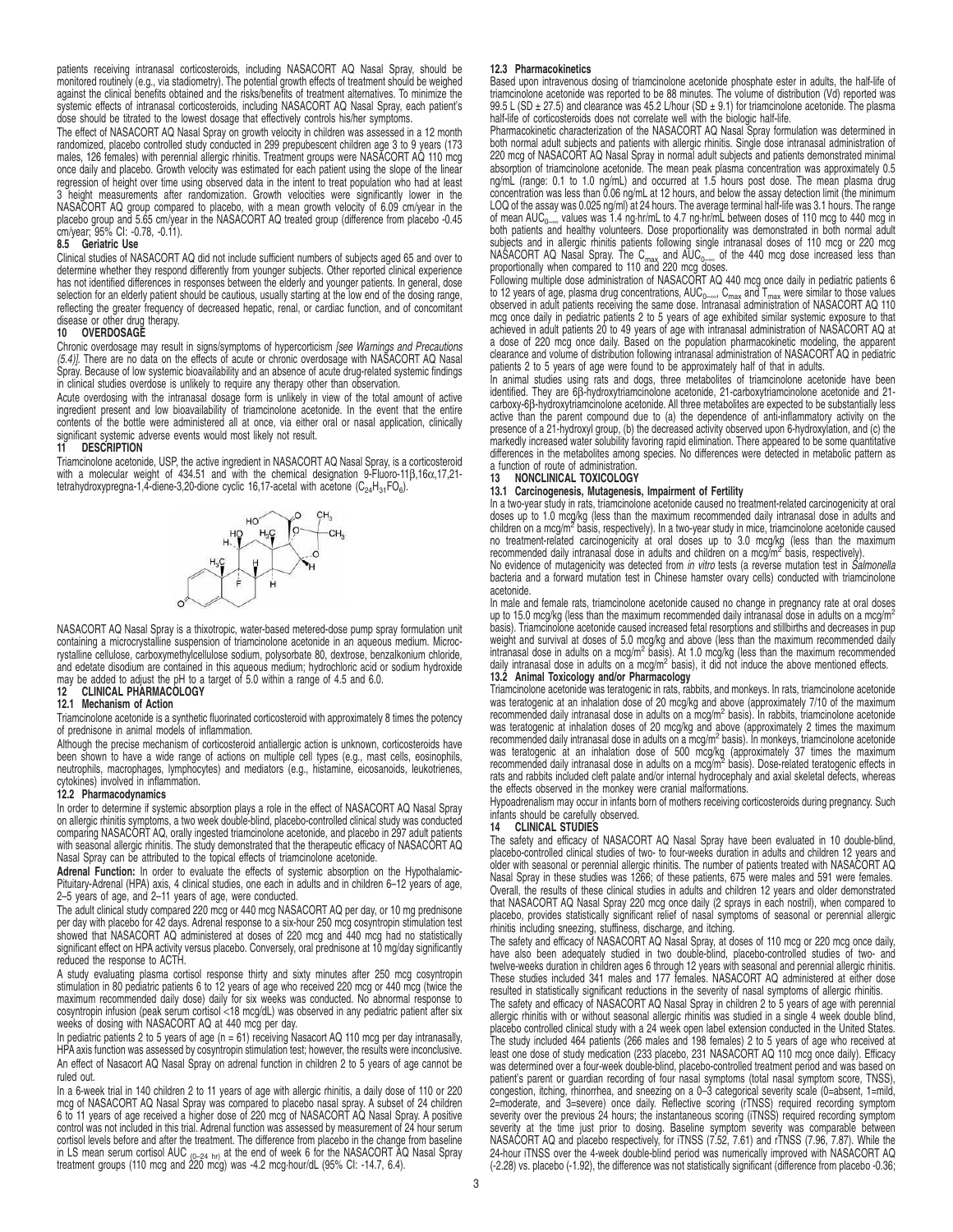95% CI [-0.77, 0.06]; p value = 0.095). For the 24-hour rTNSS over the 4 week double-blind treatment period, NASACORT A Q 110 mcg once daily provided statistically significantly greater improvement from baseline (-2.31) versus placebo (-1.87) (difference from placebo -0.44; 95% CI [-0.84, -0.04]; p value =  $0.033$ 

# **16 HOW SUPPLIED/STORAGE AND HANDLING**

# **16.1 How Supplied**

NASACORT AQ Nasal Spray, 55 mcg per spray, is supplied in a white high-density polyethylene container with a metered-dose pump unit, white nasal adapter, and patient instructions (NDC 0075-1506-16).

The contents of one 16.5 gram bottle provide 120 actuations. After 120 actuations, the amount of triamcinolone acetonide delivered per actuation may not be consistent and the unit should be discarded**.** Each actuation delivers 55 mcg triamcinolone acetonide from the nasal actuator after an initial priming of 5 sprays [see Dosage and Administration Information (2.3)].

In the Patient Package Information, patients are provided with a check-off form to track usage [see Patient Counseling Information (17)].

# **Keep out of reach of children.**

# **16.2 Storage**

Store at Controlled Room Temperature, 20 to 25°C (68 to 77°F)

**17. PATIENT COUNSELING INFORMATION**

See FDA-approved patient labeling (Patient Information and Instructions for Use).

# **17.1 Local Nasal Effects**

Patients should be informed that treatment with NASACORT AQ Nasal Spray may lead to adverse reactions, which include epistaxis and nasal ulceration. Candida infection may also occur with treatment<br>with NASACORT AQ Nasal Spray. In addition, nasal corticosteroids are associated with nasal septal<br>perforation and imp surgery, or nasal trauma should not use NASACORT AQ Nasal Spray until healing has occurred *[see*<br>*Warnings and Precautions (5.1)].* 

# **17.2 Cataracts and Glaucoma**

Patients should be informed that glaucoma and cataracts are associated with nasal and inhaled corticosteroid use. Patients should inform his/her heath care provider if a change in vision is noted while using NASACORT AQ Nasal Spray [see Warnings and Precautions (5.2)].

### **17.3 Immunosuppression**

Patients who are on immunosuppressant doses of corticosteroids should be warned to avoid exposure to chickenpox or measles and, if exposed, to consult their physician without delay. Patients should be informed of potential worsening of existing tuberculosis, fungal, bacterial, viral or parasitic infections,<br>or ocular herpes simplex *[see Warnings and Precautions (5.3)].* 

#### **17.4 Effect on Growth**

Parents should be advised that NASACORT AQ Nasal Spray may slow growth in children. A child taking NASACORT AQ Nasal Spray should have his/her growth checked regularly [see Warnings and Precautions (5.5) and Pediatric Use (8.4)].

# **17.5 Use Daily for Best Effect**

Patients should use NASACORT AQ Nasal Spray on a regular once-daily basis for optimal effect. It is also important to shake the bottle well before each use. Do not blow your nose for 15 minutes after using the spray. NASACORT AQ Nasal Spray, like other corticosteroids, does not have an immediate effect on rhinitis symptoms. Although improvement in some patient symptoms may be seen within the first day of treatment, maximum benefit may not be reached for up to one week. The patient should not increase the prescribed dosage but should contact the physician if symptoms do not improve or if the condition worsens.

# **17.6 Keep Spray Out of Eyes**

Patients should be informed to avoid spraying NASACORT AQ Nasal Spray in their eyes. **IMPORTANT:** Please read these instructions carefully before using your NASACORT® AQ Nasal Spray

#### **Patient Information**

**Nasacort® AQ** (na' za-cort)

**(triamcinolone acetonide)**

# **Nasal Spray**

**These instructions provide important information about Nasacort AQ. Ask your healthcare provider or pharmacist if you have any questions.**

# **Important: For use as a nasal spray only.**

**What is Nasacort AQ?**

Nasacort<sup>®</sup>AQ Nasal Spray is a prescription medicine called a corticosteroid used to treat nasal symptoms of seasonal and year around allergies in adults and children 2 years of age and older. When Nasacort AQ is sprayed in your nose, this medicine helps to lessen the symptoms of sneezing, runny nose, nasal itching and stuffy nose.

Nasacort AQ is not for children under the age of 2 years.

# **Who should use Nasacort AQ?**

**Do not use Nasacort AQ if you** have had a reaction to triamcinolone acetonide or to any of the other ingredients in Nasacort AQ. See the end of this leaflet for a complete list of ingredients in Nasacort AQ.

# **What should I tell my healthcare provider before using Nasacort AQ?**

**Tell your healthcare provider if you are:**

- pregnant or planning to become pregnant
- breastfeeding
- exposed to chickenpox or measles
- feeling unwell or have any symptoms that you do not understand

Tell your healthcare provider about all of the medicines you take, including prescription and non-prescription medicines, vitamins, and herbal supplements.

#### **How do I use Nasacort AQ?**

- Use Nasacort AQ exactly as your healthcare provider tells you.
- You will get the best results if you use Nasacort AQ regularly and without missing a dose. Do not
- take extra doses. • Nasacort AQ should be used as a nasal spray only. Do not spray it in your eyes or mouth.
- Your healthcare provider will tell you how and when to use Nasacort AQ. Do not use more Nasacort
- AQ or take it more often than your healthcare provider tells you. • The prescription label will usually tell you how many sprays to take and how often. If it does not
- or if you are unsure, ask your healthcare provider or pharmacist.
	- For people aged 12 years and older, the usual dose is 2 sprays in each nostril, one time **each day.**
- " **For children aged 6 to 12 years,** the usual dose is **1 spray in each nostril, one time each day.** Your healthcare provider may tell you to take 2 sprays in each nostril **one time each** day.
- " **For children aged 2 to 5 years,** the usual dose is **1 spray in each nostril, one time each day.**
- " **An adult should help a young child use this medicine.**

Do not stop taking Nasacort AQ without telling your healthcare provider. Before you throw away Nasacort AQ, talk to your healthcare provider to see if you need another prescription. If your healthcare provider tells you to continue using Nasacort AQ, throw away the empty or expired bottle and use a new bottle of Nasacort AQ.

- For detailed instructions, see the ″Instructions for Use″ at the end of this leaflet.
- Some symptoms may get better on the first day of treatment. It generally takes one week of use to feel the most benefit.
- Protect your eyes from the spray. If you get the spray in your eyes, rinse your eyes well with water.
- If your symptoms do not improve, or if they become worse, contact your healthcare provider.
- Tell your healthcare provider if you have irritation, burning or stinging inside your nose that does not go away when using Nasacort AQ.

# **What are the possible side effects of Nasacort AQ?**

# Common side effects of Nasacort AQ include:

**Sore throat, headache, and nosebleeds.** If you have an increase in nosebleeds after using Nasacort AQ or the inside of your nose hurts, contact your healthcare provider.

**What are the other risks of using Nasacort AQ?**

**Hole in the cartilage inside the nose (nasal septal perforation).** Tell your healthcare provider if you have a whistling sound from your nose when you breathe.

# **Fungal infection in your nose.**

**Slow wound healing.** You should not use Nasacort AQ until your nose has healed if you have a sore in your nose, if you have had surgery on your nose, or if your nose has been injured.

**Eye problems such as glaucoma and cataracts.** Tell your healthcare provider if you have a change in vision or have a history of increased intraocular pressure, glaucoma, or cataracts.

**Immune system problems that may increase your risk of infections.** You are more likely to get infections if you take medicines that weaken your body's ability to fight infections. Avoid contact with people who have contagious diseases such as chicken pox or measles while using Nasacort AQ. Symptoms of infection may include fever, pain, aches, chills, feeling tired, nausea and vomiting.

**Effect on how fast children grow.** Nasacort AQ may cause your child's growth to slow down. If your child is taking Nasacort AQ, your healthcare provider will need to regularly check the height of your child and adjust the dose as appropriate.

These are not all the possible side effects of Nasacort AQ. Tell your healthcare provider if you have<br>any side effect that bothers you or that does not go away. Call your doctor for medical advice about<br>side effects. You m

# **Instructions for Use**

Read these instructions carefully before using your Nasacort AQ.

**Before using the spray pump bottle:**

**1.** Pull the blue cover and remove the clip from the spray pump unit. See figure A. If the top part of the spray pump comes off of the bottle when removing the cover, then re-insert the stem back into the pump.



**2.** Shake the spray pump bottle before each use.

**Priming the Spray Pump Bottle**

**3.** Before using the spray pump bottle for the first time, it must be primed. To prime, put your thumb on the bottom of the bottle and your index and middle fingers on the ″shoulders″ of the bottle, and hold it upright. See figure B.



- **4.** Point the bottle away from your eyes. Push the bottle up with your thumb and against your two fingers firmly and quickly until a fine spray appears. Do this pumping action 5 times. Now your spray pump bottle is primed and ready for use.
- A fine mist can only be made by a rapid and firm pumping action.
- **5.** Repeat priming the pump, if it has not been used for more than 2 weeks. To reprime, shake the spray pump bottle and pump it just one time. Now the spray pump bottle is reprimed.